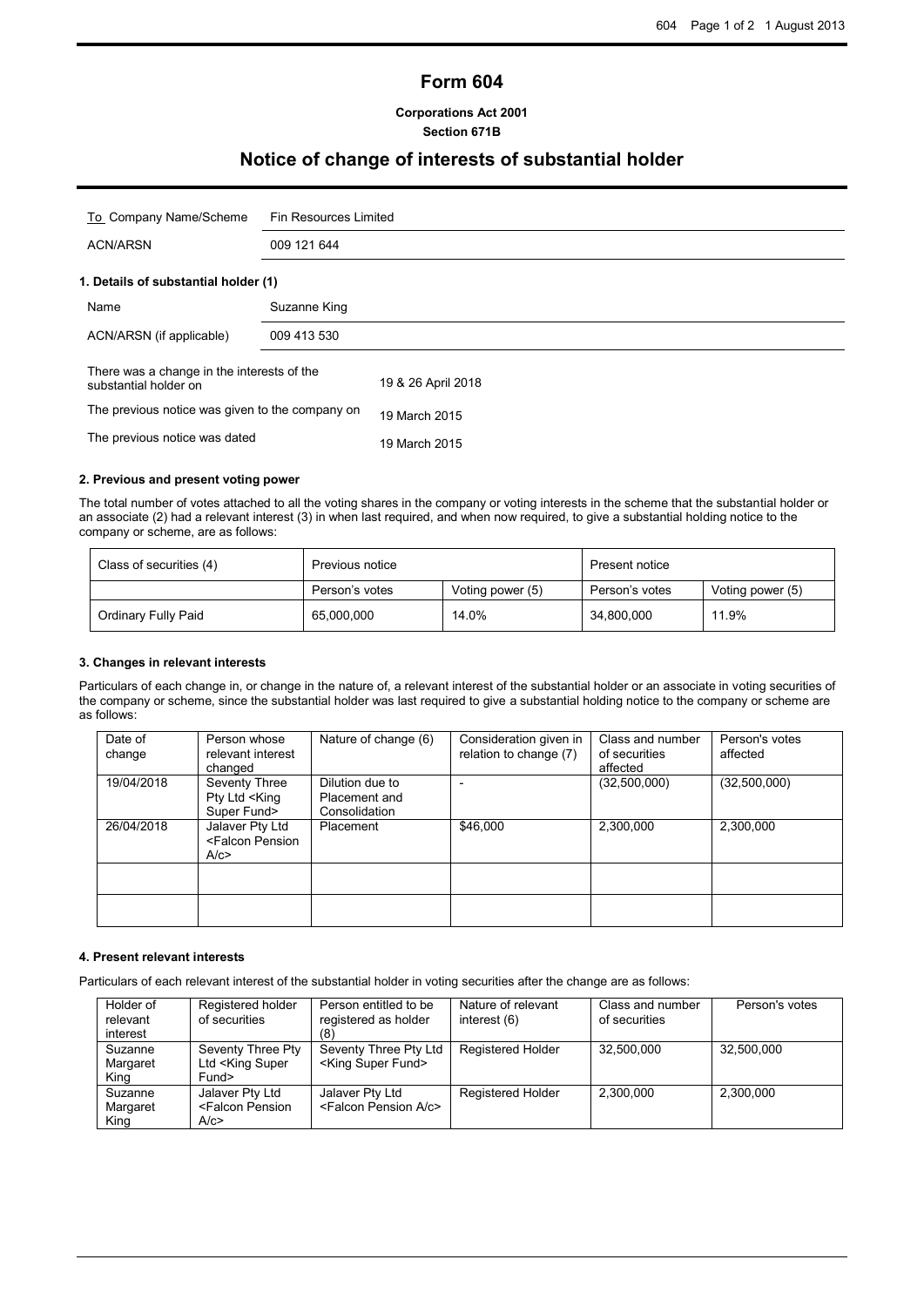### **5. Changes in association**

The persons who have become associates (2) of, ceased to be associates of, or have changed the nature of their association (9) with, the substantial holder in relation to voting interests in the company or scheme are as follows:

| Name and ACN/ARSN (if applicable)   Nature of association |  |
|-----------------------------------------------------------|--|
| N/A                                                       |  |

#### **6. Addresses**

The addresses of persons named in this form are as follows:

| Name                  | Address                                           |  |  |
|-----------------------|---------------------------------------------------|--|--|
| Suzanne Margaret King | Level 1, 35 Richardson Street, West Perth WA 6005 |  |  |
|                       |                                                   |  |  |

## **Signature**

| print name | Suzanne King      | capacity | <b>Beneficial Holder</b> |
|------------|-------------------|----------|--------------------------|
| sign here  |                   | date     | 28/05/18                 |
|            | <b>DIRECTIONS</b> |          |                          |

- (1) If there are a number of substantial holders with similar or related relevant interests (eg. a corporation and its related corporations, or the manager and trustee of an equity trust), the names could be included in an annexure to the form. If the relevant interests of a group of persons are essentially similar, they may be referred to throughout the form as a specifically named group if the membership of each group, with the names and addresses of members is clearly set out in paragraph 6 of the form.
- (2) See the definition of "associate" in section 9 of the Corporations Act 2001.
- (3) See the definition of "relevant interest" in sections 608 and 671B(7) of the Corporations Act 2001.
- (4) The voting shares of a company constitute one class unless divided into separate classes.
- (5) The person's votes divided by the total votes in the body corporate or scheme multiplied by 100.
- (6) Include details of:
	- (a) any relevant agreement or other circumstances because of which the change in relevant interest occurred. If subsection 671B(4) applies, a copy of any document setting out the terms of any relevant agreement, and a statement by the person giving full and accurate details of any contract, scheme or arrangement, must accompany this form, together with a written statement certifying this contract, scheme or arrangement; and
	- (b) any qualification of the power of a person to exercise, control the exercise of, or influence the exercise of, the voting powers or disposal of the securities to which the relevant interest relates (indicating clearly the particular securities to which the qualification applies).

See the definition of "relevant agreement" in section 9 of the Corporations Act 2001.

- (7) Details of the consideration must include any and all benefits, money and other, that any person from whom a relevant interest was acquired has, or may, become entitled to receive in relation to that acquisition. Details must be included even if the benefit is conditional on the happening or not of a contingency. Details must be included of any benefit paid on behalf of the substantial holder or its associate in relation to the acquisitions, even if they are not paid directly to the person from whom the relevant interest was acquired.
- (8) If the substantial holder is unable to determine the identity of the person (eg. if the relevant interest arises because of an option) write "unknown".
- (9) Give details, if appropriate, of the present association and any change in that association since the last substantial holding notice.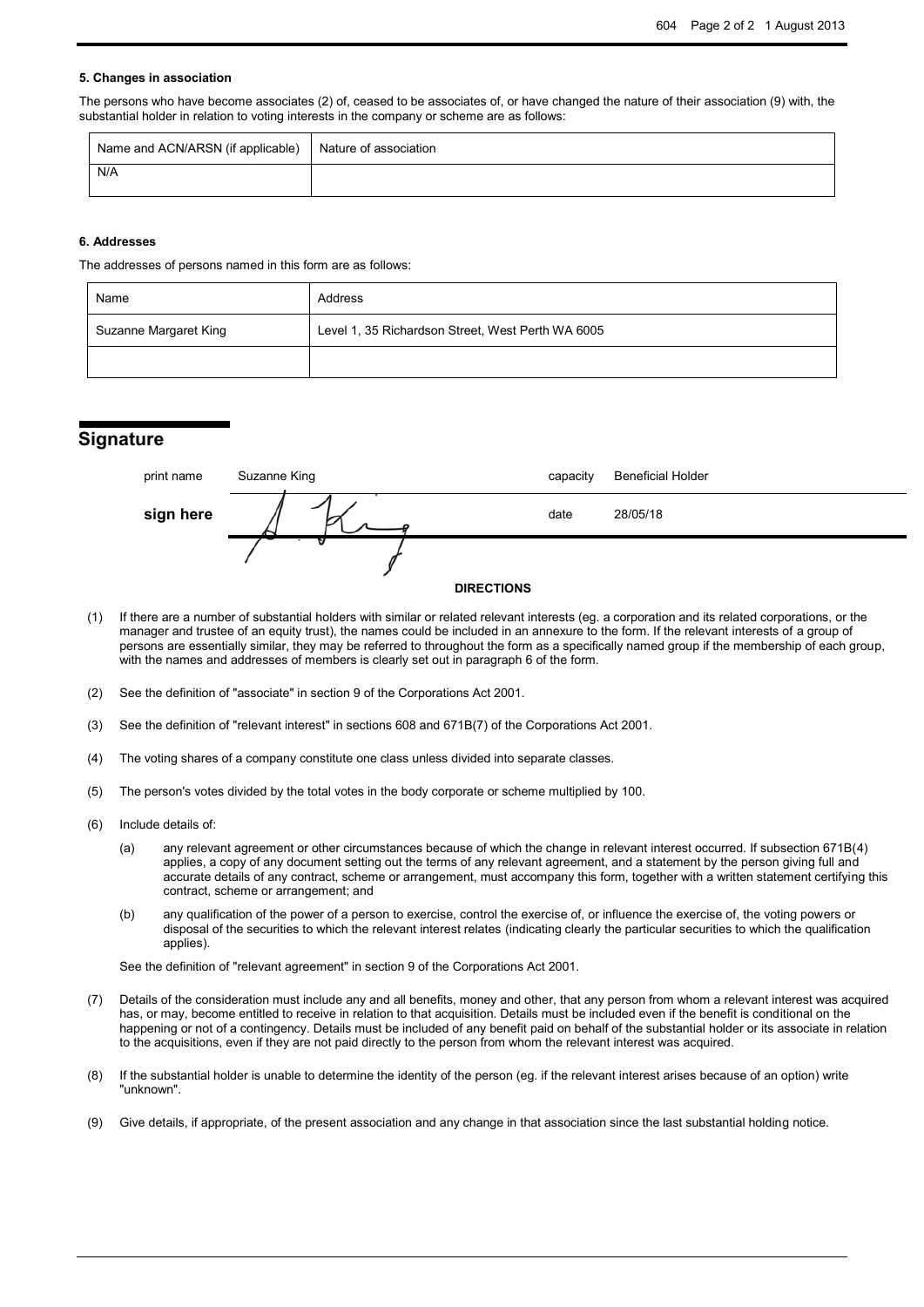# **Form 604**

## **Corporations Act 2001 Section 671B**

## **Notice of change of interests of substantial holder**

| To Company Name/Scheme                                              | Fin Resources Limited                                      |                    |  |  |  |
|---------------------------------------------------------------------|------------------------------------------------------------|--------------------|--|--|--|
| <b>ACN/ARSN</b>                                                     | 009 121 644                                                |                    |  |  |  |
| 1. Details of substantial holder (1)                                |                                                            |                    |  |  |  |
| Name                                                                | J & J Bandy Nominees Pty Ltd < J & J Bandy Super Fund A/C> |                    |  |  |  |
| ACN/ARSN (if applicable)                                            | 008 865 781                                                |                    |  |  |  |
| There was a change in the interests of the<br>substantial holder on |                                                            | 19 & 26 April 2018 |  |  |  |
| The previous notice was given to the company on                     |                                                            | 21 November 2013   |  |  |  |
| The previous notice was dated                                       |                                                            | 21 November 2013   |  |  |  |

## **2. Previous and present voting power**

The total number of votes attached to all the voting shares in the company or voting interests in the scheme that the substantial holder or an associate (2) had a relevant interest (3) in when last required, and when now required, to give a substantial holding notice to the company or scheme, are as follows:

| Class of securities (4) | Previous notice |                  | Present notice |                  |
|-------------------------|-----------------|------------------|----------------|------------------|
|                         | Person's votes  | Voting power (5) | Person's votes | Voting power (5) |
| Ordinary Fully Paid     | 47,750,000      | 10.3%            | 30,000,000     | 10.3%            |

### **3. Changes in relevant interests**

Particulars of each change in, or change in the nature of, a relevant interest of the substantial holder or an associate in voting securities of the company or scheme, since the substantial holder was last required to give a substantial holding notice to the company or scheme are as follows:

| Date of<br>change | Person whose<br>relevant interest<br>changed                          | Nature of change (6)                              | Consideration given in<br>relation to change (7) | Class and number<br>of securities<br>affected | Person's votes<br>affected |
|-------------------|-----------------------------------------------------------------------|---------------------------------------------------|--------------------------------------------------|-----------------------------------------------|----------------------------|
| 19/04/2018        | J & J Bandy<br>Nominees Pty<br>Ltd $<$ J & J Bandy<br>Super Fund A/C> | Dilution due to<br>Placement and<br>Consolidation |                                                  | (23,875,000) ORD                              | (23,875,000) ORD           |
| 28/05/2018        | J & J Bandy<br>Nominees Pty<br>Ltd $<$ J & J Bandy<br>Super Fund A/C> | On market purchase                                | \$122,892                                        | 6,125,000 ORD                                 | 6,125,000 ORD              |
|                   |                                                                       |                                                   |                                                  |                                               |                            |

## **4. Present relevant interests**

Particulars of each relevant interest of the substantial holder in voting securities after the change are as follows:

| Holder of<br>relevant<br>interest                                          | Registered holder<br>of securities                                                 | Person entitled to be<br>registered as holder<br>(8)                              | Nature of relevant<br>interest (6) | Class and number<br>of securities | Person's votes |
|----------------------------------------------------------------------------|------------------------------------------------------------------------------------|-----------------------------------------------------------------------------------|------------------------------------|-----------------------------------|----------------|
| J & J Bandy<br>Nominees<br>Pty Ltd $<$ J &<br>J Bandy<br>Super Fund<br>A/C | J & J Bandy<br>Nominees Pty Ltd<br><j &="" bandy<br="" j="">Super Fund A/C&gt;</j> | J & J Bandy<br>Nominees Pty Ltd <j<br>&amp; J Bandy Super<br/>Fund A/C&gt;</j<br> | <b>Registered Holder</b>           | 30,000,000 ORD                    | 30.000.000     |
|                                                                            |                                                                                    |                                                                                   |                                    |                                   |                |